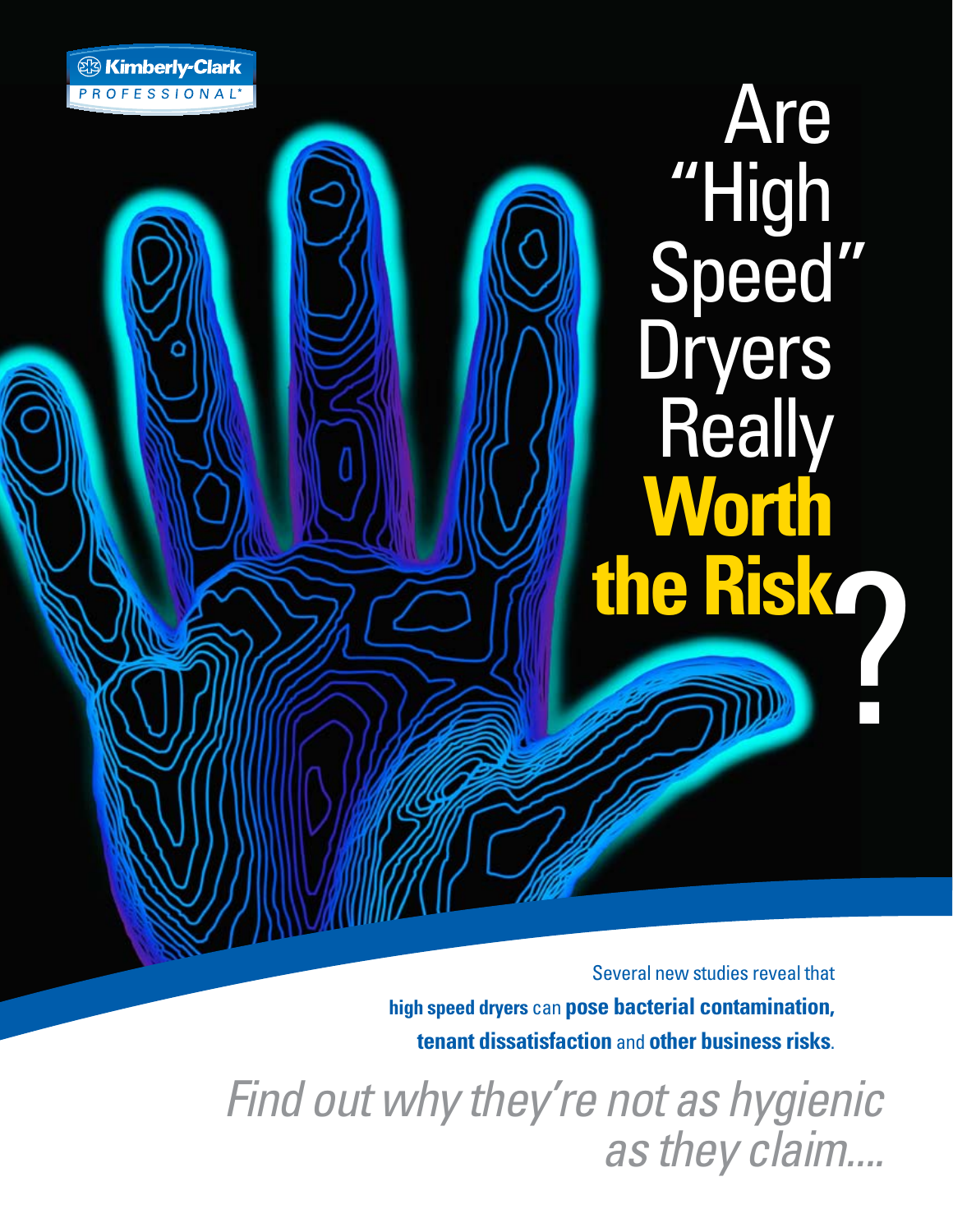# *The Risks of High Speed Dryers*

|                  | Dry Time <sup>•</sup><br>(seconds) | <b>Manufacturer's</b><br>Claim <sup>*</sup> (seconds) |
|------------------|------------------------------------|-------------------------------------------------------|
| Dyson Airblade™  | 21.9                               | 12.0                                                  |
| Paper Towel only | 10.5                               |                                                       |

 $\bullet$  Customer determined that their hands were appropriately dried  $*$  Manufacturer's Claim (Hands still have residual moisture), based on NSF protocal P335.

<sup>1</sup> University of Westminster, Feb. 2009 – a comparative study of different hand drying methods

#### RISK: *Long lines, wet floors and congestion in high traffic areas*

This problem stems from the fact that high speed dryers take nearly twice as long to dry your hands than paper towels. A recent consumer usage study found that restroom users took 21.9 seconds to dry their hands with a Dyson Airblade<sup>TM</sup>, Dyson claims 12 seconds. Drying with paper towels took just 10.5 seconds. Longer drying times can be frustrating for users and cause wet floors and congestion.

#### RISK: *Tenant Dissatisfaction*

A recent consumer usage study showed customers preferred paper towels 6 to 1 over high speed hand dryers. This was after using both systems and learning of the risk for bacterial crosscontamination posed by high speed hand dryers. EXTERT MANUSIUS CONCERNIBRIGHT DISPOSED BY HIGH SPEED TRING OF AIR OF THE MESSAGE WAS CLEAR TO A AIR DRYERS TO THE MESSAGE WAS CLEAR TO A AIR DRYERS TO THE MESSAGE WAS CLEAR TO A AIR DRYERS TO THE MESSAGE WAS CLEAR TO A AI about hygiene preferred paper towels.

*Consumer Usage Study: Which drying method is preferred?*









*High speed and warm air dryers can blow bacteria on you – and throughout the restroom.*

> **Up to** 254**% INCREASE in bacteria** when drying with warm air dryer

A recent University of Westminster study measured bacteria counts directly below and up to 2 meters away from different dryers and towel dispensers. Paper towels posed the least risk of cross contamination. Warm air and high speed dryers literally blew out bacteria for long distances – up to 2 meters in the case of the Dyson Airblade<sup>™</sup>. The study identified 10 different types of harmful bacteria moving through the airstream and onto hands, including Escherichia coli (e-coli) and Staphyloccus Aureus (staph).

#### RISK:

#### *Air dryers can dramatically increase bacteria on hands*

**in bacteria** when drying with Dyson Airblade™

The University of Westminster study found that high speed dryers increase bacteria count on hands up to 42%, and warm air dryers increase bacteria by up to 254%. On the other hand, *paper towels actually reduce bacteria on hands by up to 77%*.

### RISK:

*High speed dryers harbor bacteria on their surfaces and in their airstreams which could lead to dangerous cross contamination.* 

> *In terms of bacterial cross-contamination, paper towels fared the best, with both warm air and high speed dryers carrying bacteria longer distances.*

RISK: *High speed dryers cause noise pollution.*

The noise level generated by one high speed hand dryer unit is comparable to city traffic from inside a car (84/85 dB).



**1 Towel Dispenser = 4 High Speed Dryers could mean an average \$9600 investment per existing towel dispenser.**

*Change in bacteria levels present on hands after washing and drying hands1*

**Up to** 77**% REDUCTION in bacteria** when drying with paper towels



## RISK:

WET

*Start-up costs could be 4 times more than expected.*

To maintain the same restroom traffic flow with a folded towel or roll towel dispenser, you would need to install up to 4 dryers for every one towel dispenser. This is based on the fact that each user must stand in front of the unit until hands are dry, compared to taking a paper towel and stepping away. The additional power consumption of high speed dryers would also increase your facility costs.

Bacteria inside dryers are carried in the airstream and deposited on wet hands. Plus many new dryer designs require placing hands inside the machine, increasing the chance of touching surfaces. That means it's easier for you to come in contact with other people's germs than with a clean paper towel.



*Distances bacteria were measured from the Drying Device1*